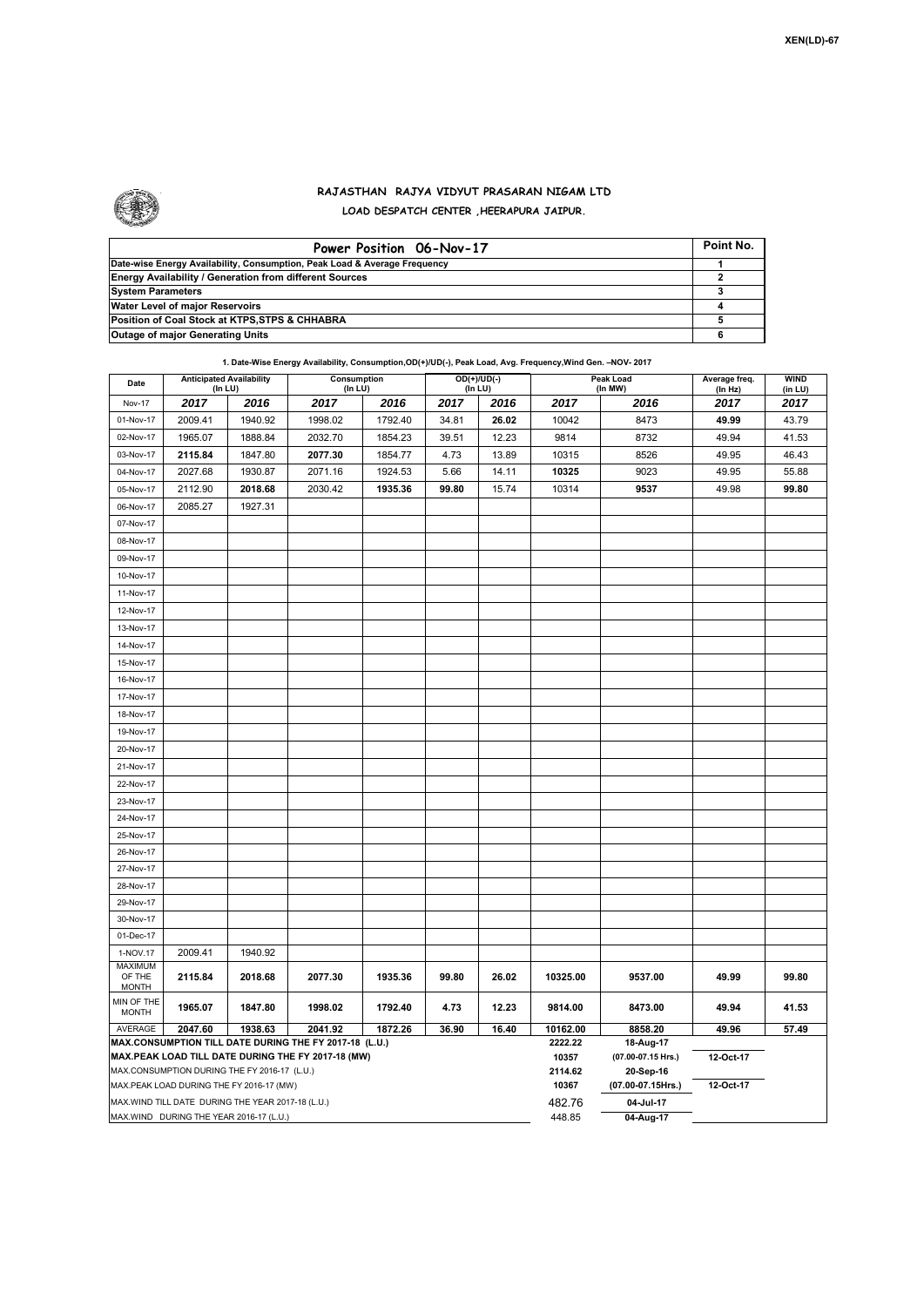## **2.Anticipated Availability/Generation From Different Sources**   $(T<sub>n</sub> + 1)$

|                              |                                                                                    |                                      |                                  |                              | (IN LU                               |                                  |                              |                                      |                                  |                              |
|------------------------------|------------------------------------------------------------------------------------|--------------------------------------|----------------------------------|------------------------------|--------------------------------------|----------------------------------|------------------------------|--------------------------------------|----------------------------------|------------------------------|
| S.No.                        | Sources Available to Rajasthan /<br>Installed Capacity as on 30.09.2016<br>(In MW) | Prior<br>assessment<br>of Avail. For | Prior<br>assessment<br>of Avail. | Actual<br>Energy<br>Received | Prior<br>assessment<br>of Avail. For | Prior<br>assessment<br>of Avail. | Actual<br>Energy<br>Received | Prior<br>assessment<br>of Avail. For | Prior<br>assessment<br>of Avail. | Actual<br>Energy<br>Received |
|                              |                                                                                    | next Dav                             |                                  |                              | next Dav                             |                                  |                              | next Dav                             |                                  |                              |
|                              |                                                                                    |                                      | 3-Nov-17                         |                              |                                      | 4-Nov-17                         |                              |                                      | 5-Nov-17                         |                              |
| 1<br>$\overline{\mathbf{2}}$ | KTPS (1240/1240)<br>STPS (1500/1500)                                               | 271.00<br>110.00                     | 271.00<br>110.00                 | 255.07<br>95.69              | 271.00<br>110.00                     | 271.00<br>110.00                 | 244.05<br>94.70              | 271.00<br>110.00                     | 271.00<br>110.00                 | 223.52<br>86.30              |
| 3                            | DHOLPUR GAS CCPP (330/330)                                                         | 0.00                                 | 0.00                             | 26.60                        | 0.00                                 | 0.00                             | 21.23                        | 0.00                                 | 0.00                             | 0.00                         |
| $\overline{\mathbf{4}}$      | RAMGARH (273.5/273.5)                                                              | 39.00                                | 41.00                            | 36.51                        | 40.00                                | 39.00                            | 37.98                        | 41.00                                | 40.00                            | 37.98                        |
| 5                            | RAPP-A(200/200)                                                                    | 41.00                                | 41.00                            | 41.76                        | 41.00                                | 41.00                            | 42.30                        | 41.00                                | 41.00                            | 42.16                        |
| 6                            | MAHI (140/140)                                                                     | 0.00                                 | 0.00                             | 0.81                         | 0.00                                 | 0.00                             | 1.23                         | 0.00                                 | 0.00                             | 1.88                         |
| $\overline{7}$               | CHAMBAL (RPS+JS) (135.5/271)                                                       | 38.62                                | 38.62                            | 44.07                        | 38.62                                | 38.62                            | 29.49                        | 38.62                                | 38.62                            | 41.58                        |
| 8                            | GIRAL LIGNITE (250/250)<br>CHHABRA TPS 1000/1000)                                  | 0.00<br>219.00                       | 0.00<br>219.00                   | 0.00<br>238.54               | 0.00<br>219.00                       | 0.00                             | 0.00<br>334.05               | 0.00<br>221.00                       | 0.00<br>219.00                   | 0.00                         |
| 9<br>10                      | ADANI (TPS) + KALISINDH (TPS)                                                      | 409.00                               | 362.00                           | 341.05                       | 420.00                               | 219.00<br>409.00                 | 375.08                       | 420.00                               | 420.00                           | 279.53<br>345.83             |
|                              | (1200+1200/1320+1200)                                                              |                                      |                                  |                              |                                      |                                  |                              |                                      |                                  |                              |
| 11                           | WIND FARM (3980.40/4119.15)                                                        | 31.50<br>0.00                        | 36.00<br>0.00                    | 46.43<br>1.49                | 55.75<br>0.00                        | 31.50<br>0.00                    | 55.88<br>1.45                | 38.00<br>0.00                        | 55.75<br>0.00                    | 99.80<br>0.00                |
| 12<br>13                     | SOLAR POWER(737.70/1295.70)<br>CAPTIVE POWER PLANTS                                | 0.00                                 | 0.00                             | 0.00                         | 0.00                                 | 0.00                             | 0.00                         | 0.00                                 | 0.00                             | 0.00                         |
| 14                           | REGIONAL (INTRA STATE) O.A. (VLTPS)                                                | 0.00                                 | 0.00                             | 0.00                         | 0.00                                 | 0.00                             | 0.00                         | 0.00                                 | 0.00                             | 0.00                         |
| 15                           | OPEN ACCESS                                                                        | 20.61                                | 15.60                            | 15.60                        | 13.08                                | 20.61                            | 20.61                        | 21.87                                | 13.08                            | 13.07                        |
| 16                           | BIOMASS - (101.95/119.25)                                                          | 5.00                                 | 7.00                             | 4.83                         | 5.00                                 | 5.00                             | 4.98                         | 6.00                                 | 5.00                             | 5.63                         |
| 17                           | BARSINGHSAR LTPS(250/250)                                                          | 27.00                                | 27.00                            | 25.59                        | 26.00                                | 27.00                            | 25.60                        | 53.00                                | 26.00                            | 31.40                        |
| 18                           | RAJWEST (1080/1080)                                                                | 189.00                               | 129.00                           | 131.84                       | 172.00                               | 189.00                           | 168.47                       | 172.00                               | 172.00                           | 133.20                       |
| 19                           | <b>TOTAL (A): 1-18</b><br><b>BBMB COMPLEX</b>                                      | 1400.73                              | 1297.22                          | 1305.88                      | 1411.45                              | 1400.73                          | 1457.10                      | 1433.49                              | 1411.45                          | 1341.88                      |
|                              | a) BHAKRA(230.79/1516.3)                                                           | 20.57                                | 20.28                            | 20.66                        | 20.66                                | 20.57                            | 21.06                        | 20.85                                | 20.66                            | 21.02                        |
|                              | b) DEHAR (198/990)                                                                 | 9.94                                 | 9.94                             | 10.09                        | 9.88                                 | 9.94                             | 10.04                        | 9.94                                 | 9.88                             | 9.79                         |
|                              | c) PONG (231.66/396                                                                | 29.10                                | 31.39                            | 28.25                        | 26.73                                | 29.10                            | 26.92                        | 23.69                                | 26.73                            | 23.50                        |
|                              | TOTAL: a TO c                                                                      | 59.61                                | 61.61                            | 59.00                        | 57.27                                | 59.61                            | 58.02                        | 54.48                                | 57.27                            | 54.30                        |
| 20<br>d)                     | <b>CENTRAL STATIONS</b><br>SINGRAULI<br>(300/2000)                                 | 82.25                                | 80.29                            | 80.46                        | 70.32                                | 82.25                            | 77.50                        | 88.18                                | 70.32                            | 68.31                        |
|                              | e) RIHAND<br>(310.24/3000)                                                         | 124.91                               | 121.35                           | 122.62                       | 117.47                               | 124.91                           | 124.91                       | 120.26                               | 117.47                           | 119.21                       |
|                              | f) UNCHAHAR-I(20/420)                                                              | 2.66                                 | 2.37                             | 2.22                         | 2.38                                 | 2.66                             | 1.78                         | 2.27                                 | 2.38                             | 1.37                         |
|                              | g) UNCHAHAR-II& III(61/630)                                                        | 23.12                                | 20.79                            | 19.56                        | 20.20                                | 23.12                            | 14.45                        | 20.03                                | 20.20                            | 9.79                         |
| h)                           | INDIRA GANDHI STPS(JHAJHAR) 0.00/1500)                                             | 0.00                                 | 0.00                             | 0.00                         | 0.00                                 | 0.00                             | 0.00                         | 0.00                                 | 0.00                             | 0.00                         |
|                              | i) NCTPS DADRI St-II (43.22/980) +<br>DADRI-TH                                     | 15.71                                | 13.13                            | 6.95                         | 12.60                                | 15.71                            | 8.39                         | 13.08                                | 12.60                            | 0.93                         |
|                              | i) DADRI GAS<br>(77/830)                                                           | 2.96                                 | 3.53                             | 1.72                         | 2.92                                 | 2.96                             | 2.59                         | 3.19                                 | 2.92                             | 1.83                         |
|                              | k) ANTA<br>(83.07/419)                                                             | 0.00                                 | 0.00                             | 0.00                         | 0.00                                 | 0.00                             | 0.00                         | 0.00                                 | 0.00                             | 0.00                         |
|                              | (61.03/663)<br><b>I) AURAIYA</b>                                                   | 0.00                                 | 0.00                             | 0.00                         | 0.00                                 | 0.00                             | 0.00                         | 0.00                                 | 0.00                             | 0.00                         |
|                              | m) NAPP<br>(44/440)                                                                | 9.53                                 | 9.60                             | 9.60                         | 9.55                                 | 9.53                             | 9.53                         | 9.60                                 | 9.55                             | 9.55                         |
|                              | n) RAPP-B<br>(125/440)                                                             | 33.93                                | 33.93                            | 33.93                        | 31.22                                | 33.93                            | 33.93                        | 33.93                                | 31.22                            | 31.22                        |
|                              | o) RAPP-C<br>(88/440)<br>p) SALAL<br>(20.36/690)                                   | 20.34<br>0.98                        | 20.34<br>1.00                    | 20.34<br>1.04                | 20.34<br>1.00                        | 20.34<br>0.98                    | 20.34<br>1.01                | 20.34<br>1.00                        | 20.34<br>1.00                    | 20.34<br>1.03                |
|                              | q) URI<br>(70.37/720)                                                              | 2.76                                 | 2.76                             | 2.73                         | 2.74                                 | 2.76                             | 2.72                         | 2.73                                 | 2.74                             | 2.75                         |
|                              | r) TANAKPUR (10.86/94)                                                             | 1.19                                 | 1.20                             | 1.23                         | 1.19                                 | 1.19                             | 1.23                         | 1.19                                 | 1.19                             | 1.24                         |
|                              | s) CHAMERA - 1 (105.84/540                                                         | 3.63                                 | 3.92                             | 3.92                         | 3.18                                 | 3.63                             | 3.63                         | 3.18                                 | 3.18                             | 3.18                         |
|                              | t) CHAMERA-II (29.01/300)                                                          | 1.89                                 | 1.84                             | 1.84                         | 1.89                                 | 1.89                             | 1.89                         | 1.74                                 | 1.89                             | 1.84                         |
| u)                           | CHAMERA-III (25.21/231                                                             | 1.31                                 | 1.31                             | 1.31                         | 1.31                                 | 1.31                             | 1.31                         | 1.26                                 | 1.31                             | 1.31                         |
|                              | v) DHAULIGANGA (27/280)<br>w) DULHASTI (42.42/390)                                 | 1.64<br>5.22                         | 1.82<br>4.35                     | 1.82<br>4.21                 | 1.77<br>5.77                         | 1.64<br>5.22                     | 1.64<br>5.22                 | 1.77<br>5.44                         | 1.77<br>5.77                     | 1.77<br>5.77                 |
|                              | x) SEWA (13/120)                                                                   | 0.39                                 | 0.39                             | 0.39                         | 0.39                                 | 0.39                             | 0.39                         | 0.39                                 | 0.39                             | 0.39                         |
|                              | y) NJPC                                                                            | 10.58                                | 11.06                            | 11.06                        | 10.58                                | 10.58                            | 10.58                        | 10.58                                | 10.58                            | 10.11                        |
|                              | (112.00/1500)+RAMPUR(31.808/412.02)                                                |                                      |                                  |                              |                                      |                                  |                              |                                      |                                  |                              |
|                              | z) TEHRI (75/1000)<br>aa) KOTESHWR (33.44/400) + PARBATI3                          | 4.76                                 | 4.76                             | 4.76                         | 4.75                                 | 4.76                             | 4.76                         | 4.76                                 | 4.75                             | 4.76                         |
|                              | 56.73/520)                                                                         | 3.49                                 | 4.08                             | 6.89                         | 3.76                                 | 3.49                             | 6.16                         | 4.02                                 | 3.76                             | 6.43                         |
|                              | ab) TALA                                                                           | 1.09                                 | 1.11                             | 1.11                         | 1.14                                 | 1.09                             | 1.09                         | 1.09                                 | 1.14                             | 1.14                         |
|                              | ac) MUNDRA UMPP (380/4000)                                                         | 70.74                                | 88.80                            | 88.80                        | 70.19                                | 70.74                            | 70.74                        | 70.56                                | 70.19                            | 64.31                        |
|                              | ad) SASAN (372/3960)                                                               | 72.84                                | 72.84                            | 71.52                        | 80.58                                | 72.84                            | 72.84                        | 88.32                                | 80.58                            | 80.58                        |
|                              | ae) FRKKA+KHLGN+TLCHR (70.18/3940)                                                 | 28.83                                | 28.87                            | 28.80                        | 24.91                                | 28.83                            | 23.47                        | 27.55                                | 24.91                            | 14.08                        |
| af)                          | URS POWER(DADRI TH-I)                                                              | 0.00                                 | 0.00                             | 0.00                         | 0.00                                 | 0.00                             | 0.00                         | 0.00                                 | 0.00                             | 0.00                         |
|                              | TOTAL SCHEDULE(a TO af)<br>LOSSES                                                  | 586.35<br>$-50.65$                   | 597.04                           | 587.83<br>$-49.41$           | 559.39<br>$-46.25$                   | 586.35                           | 560.10<br>$-42.94$           | 590.94<br>$-28.61$                   | 559.39                           | 517.50<br>$-36.17$           |
|                              | NET SCHEDULED                                                                      | 535.70                               | $-26.42$<br>570.62               | 538.42                       | 513.14                               | $-50.65$<br>535.70               | 517.16                       | 562.33                               | $-46.25$<br>513.14               | 481.33                       |
| 21                           | BILATERAL (REG.) EXCL. BANKING                                                     | 5.87                                 | 9.39                             | 5.99                         | 5.63                                 | 5.87                             | 5.87                         | 5.65                                 | 5.63                             | 5.92                         |
| 22                           | <b>BANKING</b>                                                                     | 16.04                                | 16.04                            | 16.04                        | 16.04                                | 16.04                            | 16.04                        | 16.04                                | 16.04                            | 16.04                        |
| 23                           | BILATERAL(INTER-REG.).                                                             | 114.26                               | 213.10                           | 193.94                       | 191.84                               | 116.05                           | 114.26                       | 114.37                               | 193.23                           | 191.84                       |
| 24                           | EXCLUDING (ISOA & BANKING)<br>INTER STATE OPEN ACCESS<br>(BILATERAL+IEX)           | $-20.61$                             | $-15.60$                         | $-15.60$                     | $-13.08$                             | $-20.61$                         | $-20.6$                      | $-21.87$                             | $-13.08$                         | $-13.07$                     |
| 25                           | INDIAN ENERGY EXCHANGE                                                             | $-24.32$                             | 27.91                            | 27.91                        | $-12.12$                             | $-24.32$                         | $-24.32$                     | $-24.74$                             | $-12.12$                         | $-12.12$                     |
|                              | TOTAL(B): (19 TO 25)                                                               | 626.94                               | 818.62                           | 766.70                       | 701.45                               | 626.94                           | 608.40                       | 651.79                               | 701.45                           | 669.94                       |
|                              | TOTAL GENERATION (A +B): 1 TO                                                      |                                      |                                  | 2072.58                      |                                      |                                  | 2065.50                      |                                      |                                  | 2011.82                      |
|                              | OVER DRAWAL (+)/UNDER<br>DRAWAL (-)<br><b>GRAND TOTAL</b>                          |                                      |                                  | 4.73                         |                                      |                                  | 5.66                         |                                      |                                  | 18.60                        |
|                              | <b>LAST YEAR</b>                                                                   | 2027.68<br>1930.37                   | 2115.84<br>1847 80               | 2077.31<br>1854 77           | 2112.90                              | 2027.68<br>1930.37               | 2071.16<br>1924.5:           | 2085.27<br>1927.31                   | 2112.90<br>2018.68               | 2030.42<br>1935.3            |